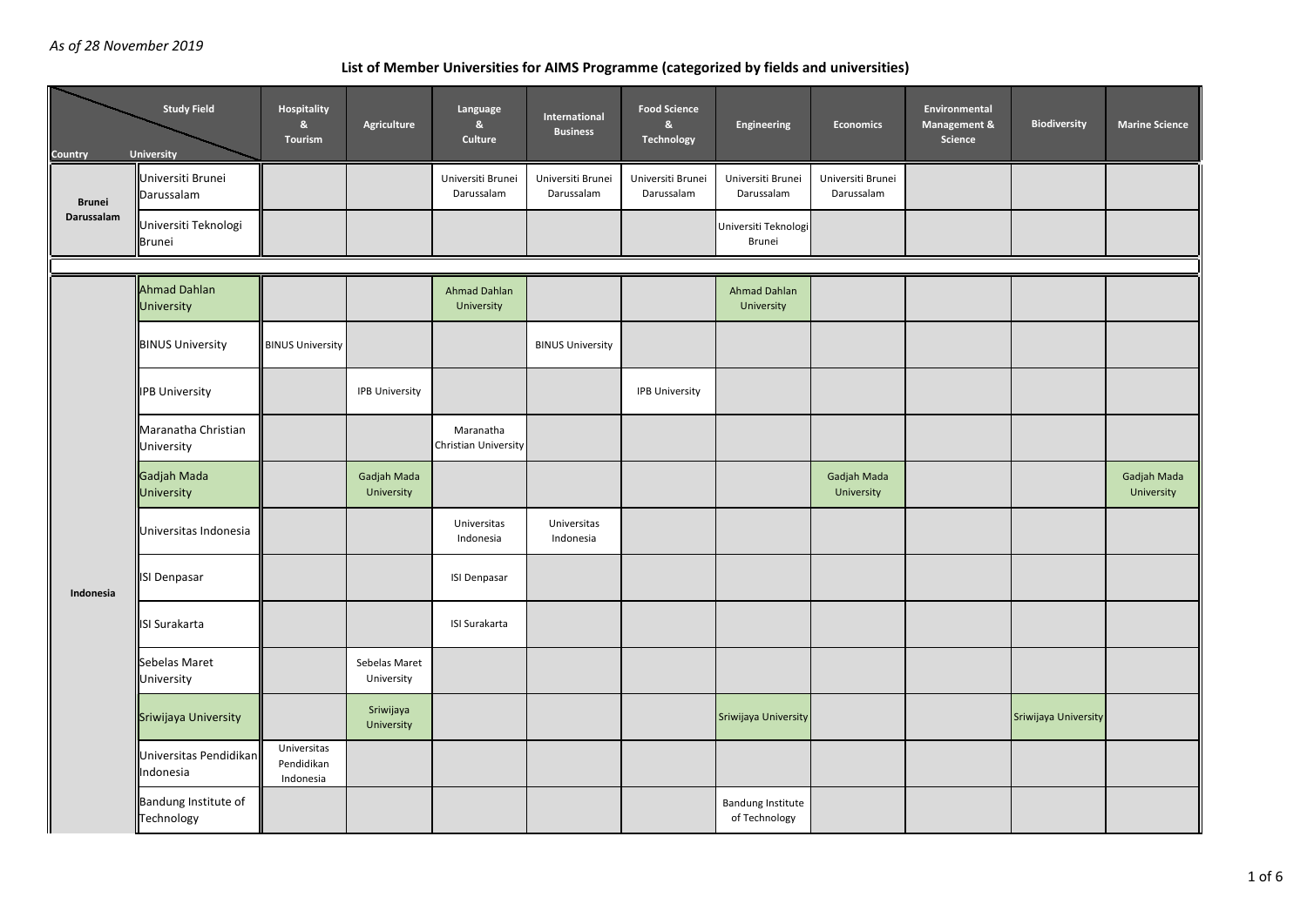| Country            | <b>Study Field</b><br>University            | <b>Hospitality</b><br>&<br><b>Tourism</b>  | Agriculture                              | <b>Language</b><br>$\left  \mathbf{a} \right $<br>Culture | International<br><b>Business</b>           | <b>Food Science</b><br>$\mathbf{a}$<br><b>Technology</b> | <b>Engineering</b>                             | <b>Economics</b>             | <b>Environmental</b><br>Management &<br>Science | <b>Biodiversity</b>               | <b>Marine Science</b>                          |
|--------------------|---------------------------------------------|--------------------------------------------|------------------------------------------|-----------------------------------------------------------|--------------------------------------------|----------------------------------------------------------|------------------------------------------------|------------------------------|-------------------------------------------------|-----------------------------------|------------------------------------------------|
|                    | Sepuluh Nopember<br>Institute of Technology |                                            |                                          |                                                           |                                            |                                                          | Sepuluh Nopember<br>Institute of<br>Technology |                              |                                                 |                                   | Sepuluh Nopember<br>Institute of<br>Technology |
|                    | Padjajaran University                       |                                            |                                          |                                                           |                                            |                                                          |                                                |                              | Padjajaran<br><b>University</b>                 | Padjajaran<br>University          |                                                |
|                    | Universiti Kebangsaan<br>Malaysia           |                                            |                                          | Universiti<br>Kebangsaan<br>Malaysia                      | Universiti<br>Kebangsaan<br>Malaysia       |                                                          | Universiti<br>Kebangsaan<br>Malaysia           |                              |                                                 |                                   |                                                |
|                    | Universiti Malaya                           |                                            |                                          | Universiti Malaya                                         | Universiti Malaya                          |                                                          |                                                |                              | Universiti Malaya                               | Universiti Malaya                 |                                                |
| Malaysia           | Universiti Putra<br>Malaysia                |                                            | Universiti Putra<br>Malaysia             |                                                           |                                            | Universiti Putra<br>Malaysia                             |                                                | Universiti Putra<br>Malaysia | Universiti Putra<br>Malaysia                    |                                   |                                                |
|                    | Universiti Sains<br>Malaysia                |                                            |                                          | <b>Universiti Sains</b><br>Malaysia                       |                                            | <b>Universiti Sains</b><br>Malaysia                      | <b>Universiti Sains</b><br><b>Malaysia</b>     |                              | Universiti Sains<br>Malaysia                    |                                   |                                                |
|                    | Universiti Teknologi<br>Malaysia            |                                            |                                          |                                                           |                                            |                                                          | Universiti Teknologi<br>Malaysia               |                              | Universiti Teknologi<br>Malaysia                |                                   |                                                |
|                    | Universiti Teknologi<br><b>MARA</b>         | Universiti<br>Teknologi MARA               |                                          |                                                           | <b>MARA</b>                                | Universiti Teknologi Universiti Teknologi<br><b>MARA</b> |                                                |                              |                                                 |                                   |                                                |
|                    | Universiti Utara<br>Malaysia                |                                            |                                          |                                                           | Universiti Utara<br>Malaysia               |                                                          |                                                | Universiti Utara<br>Malaysia |                                                 |                                   |                                                |
|                    | Universiti Malaysia<br>Sabah                | Universiti<br>Malaysia Sabah               |                                          |                                                           |                                            |                                                          |                                                |                              | Universiti Malaysia<br>Sabah                    | Universiti Malaysia<br>Sabah      |                                                |
|                    | Universiti Malaysia<br>Pahang               |                                            |                                          |                                                           |                                            |                                                          | Universiti Malaysia<br>Pahang                  |                              |                                                 |                                   |                                                |
|                    | Universiti Malaysia<br>Terengganu           | Universiti<br>Malaysia<br>Terengganu       |                                          |                                                           |                                            |                                                          |                                                |                              | Universiti Malaysia<br>Terengganu               | Universiti Malaysia<br>Terengganu | Universiti Malaysia<br>Terengganu              |
|                    |                                             |                                            |                                          |                                                           |                                            |                                                          |                                                |                              |                                                 |                                   |                                                |
|                    | St. Paul University of<br>the Philippines   |                                            |                                          |                                                           | St. Paul University<br>of the Philippines  |                                                          |                                                |                              |                                                 |                                   |                                                |
|                    | Central Luzon State<br>University           |                                            | Central Luzon<br><b>State University</b> |                                                           |                                            |                                                          |                                                |                              |                                                 |                                   |                                                |
| <b>Philinnines</b> | Lyceum of the<br>Philippines University     | Lyceum of the<br>Philippines<br>University |                                          |                                                           | Lyceum of the<br>Philippines<br>University |                                                          |                                                |                              |                                                 |                                   |                                                |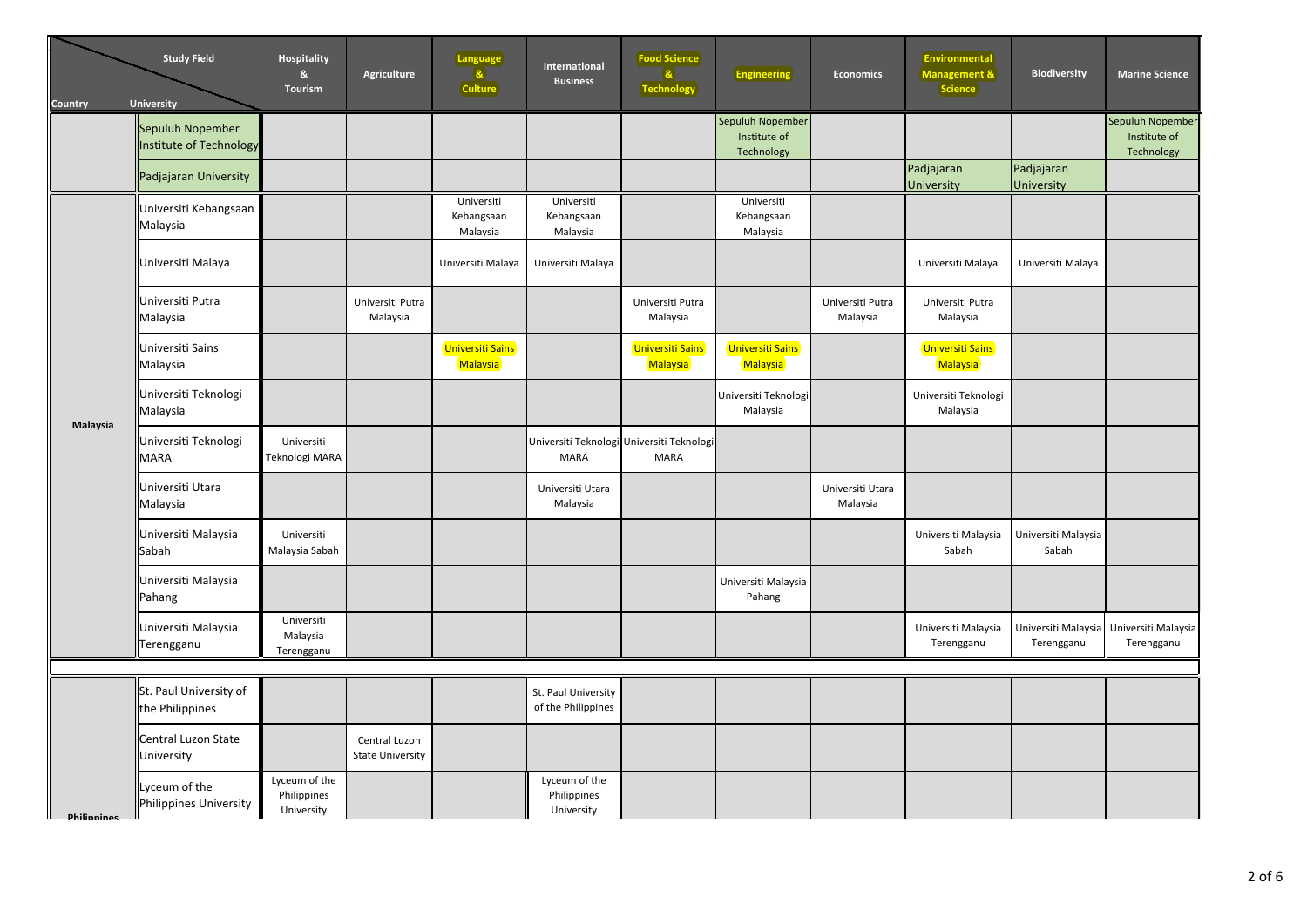| Country             | <b>Study Field</b><br><b>University</b>             | Hospitality<br>&<br>Tourism      | <b>Agriculture</b>                | Language<br>$\mathbf{g}_\mathrm{t}$<br>Culture | International<br><b>Business</b> | <b>Food Science</b><br>&<br><b>Technology</b>       | Engineering                      | <b>Economics</b>                 | Environmental<br>Management &<br>Science | <b>Biodiversity</b>              | <b>Marine Science</b>            |
|---------------------|-----------------------------------------------------|----------------------------------|-----------------------------------|------------------------------------------------|----------------------------------|-----------------------------------------------------|----------------------------------|----------------------------------|------------------------------------------|----------------------------------|----------------------------------|
| <del>rmmppmes</del> | Central Bicol State<br>University of<br>Agriculture |                                  |                                   |                                                |                                  | Central Bicol State<br>University of<br>Agriculture |                                  |                                  |                                          |                                  |                                  |
|                     | University of St. La<br>Salle                       |                                  |                                   |                                                | University of St. La<br>Salle    |                                                     |                                  |                                  |                                          |                                  |                                  |
|                     | Central Mindanao<br>University                      |                                  | Central<br>Mindanao<br>University |                                                |                                  |                                                     |                                  |                                  |                                          |                                  |                                  |
|                     | University of<br>Mindanao                           |                                  |                                   |                                                | University of<br>Mindanao        |                                                     | University of<br>Mindanao        |                                  |                                          |                                  |                                  |
|                     | St. Louis University                                |                                  |                                   |                                                | St. Louis University             |                                                     | St. Louis University             |                                  |                                          |                                  |                                  |
| Philippines         | Ateneo de Manila<br>University                      |                                  |                                   | Ateneo de Manila<br>University                 | Ateneo de Manila<br>University   |                                                     |                                  | Ateneo de Manila<br>University   | Ateneo de Manila<br>University           |                                  |                                  |
|                     | De La Salle University                              |                                  |                                   | De La Salle<br>University                      | De La Salle<br>University        |                                                     | De La Salle<br>University        | De La Salle<br>University        |                                          |                                  |                                  |
|                     | University of the<br>Philippines                    | University of the<br>Philippines | University of the<br>Philippines  | University of the<br>Philippines               | University of the<br>Philippines | University of the<br>Philippines                    | University of the<br>Philippines | University of the<br>Philippines | University of the<br>Philippines         | University of the<br>Philippines | University of the<br>Philippines |
|                     | University of Santo<br>Tomas                        | University of<br>Santo Tomas     |                                   | University of Santo<br>Tomas                   |                                  |                                                     | University of Santo<br>Tomas     |                                  |                                          |                                  |                                  |
|                     |                                                     |                                  |                                   |                                                |                                  |                                                     |                                  |                                  |                                          |                                  |                                  |
|                     | Chulalongkorn<br>University                         |                                  |                                   | Chulalongkorn<br>University                    | Chulalongkorn<br>University      |                                                     |                                  | Chulalongkorn<br>University      |                                          |                                  |                                  |
|                     | <b>Kasetsart University</b>                         |                                  | Kasetsart<br>University           |                                                |                                  |                                                     |                                  |                                  |                                          |                                  | Kasetsart<br>University          |
|                     | <b>Mahidol University</b>                           | Mahidol<br>University            |                                   |                                                | <b>Mahidol University</b>        |                                                     |                                  |                                  | <b>Mahidol University</b>                | <b>Mahidol University</b>        |                                  |
|                     | Mae Fah Luang<br>University                         | Mae Fah Luang<br>University      |                                   |                                                |                                  | Mae Fah Luang<br>University                         |                                  |                                  |                                          | Mae Fah Luang<br>University      |                                  |
| Thailand            | Prince of Songkla<br>University                     | Prince of Songkla<br>University  |                                   |                                                |                                  |                                                     |                                  |                                  |                                          |                                  |                                  |
|                     | Thammasat University                                |                                  |                                   | Thammasat<br>University                        | Thammasat<br>University          |                                                     |                                  | Thammasat<br>University          | Thammasat<br>University                  |                                  |                                  |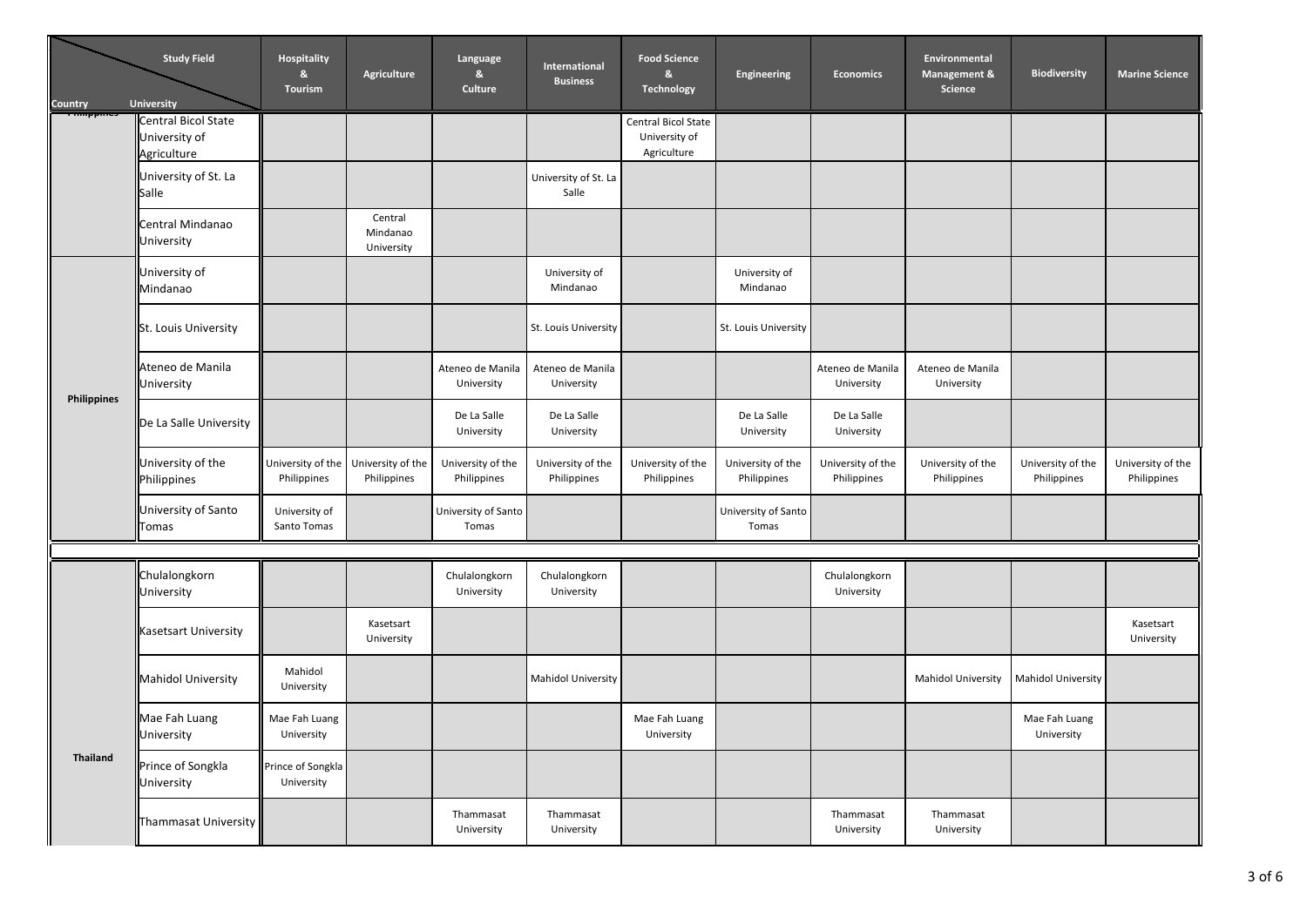| <b>Country</b> | <b>Study Field</b><br><b>University</b>                     | Hospitality<br>&<br>Tourism | Agriculture                                                 | Language<br>8<br>Culture | International<br><b>Business</b> | <b>Food Science</b><br>&<br>Technology                      | <b>Engineering</b>                                        | <b>Economics</b>                                            | Environmental<br>Management &<br>Science                    | <b>Biodiversity</b>                                         | <b>Marine Science</b> |
|----------------|-------------------------------------------------------------|-----------------------------|-------------------------------------------------------------|--------------------------|----------------------------------|-------------------------------------------------------------|-----------------------------------------------------------|-------------------------------------------------------------|-------------------------------------------------------------|-------------------------------------------------------------|-----------------------|
|                | King Mongkut's<br>University of<br>Technology Thonburi      |                             |                                                             |                          |                                  |                                                             | King Mongkut's<br>University of<br>Technology<br>Thonburi |                                                             |                                                             |                                                             |                       |
|                | Chiang Mai University                                       |                             |                                                             |                          |                                  |                                                             |                                                           |                                                             | Chiang Mai University                                       |                                                             |                       |
|                |                                                             |                             |                                                             |                          |                                  |                                                             |                                                           |                                                             |                                                             |                                                             |                       |
|                | Foreign Trade<br>University                                 |                             |                                                             |                          | Foreign Trade<br>University      |                                                             |                                                           |                                                             |                                                             |                                                             |                       |
|                | Nong Lam University                                         |                             |                                                             |                          |                                  | Nong Lam<br>University                                      |                                                           |                                                             |                                                             |                                                             |                       |
|                | <b>Hue University</b>                                       |                             |                                                             |                          | Hue University                   |                                                             |                                                           | <b>Hue University</b>                                       |                                                             |                                                             |                       |
|                | National Economics<br>University                            |                             |                                                             |                          |                                  |                                                             |                                                           | <b>National Economics</b><br>University                     |                                                             |                                                             |                       |
|                | Thai Nguyen<br>University of<br>Technology                  |                             |                                                             |                          |                                  |                                                             | Thai Nguyen<br>University of<br>Technology                |                                                             |                                                             |                                                             |                       |
| Vietnam        | Vietnam Maritime<br>University                              |                             |                                                             |                          |                                  |                                                             |                                                           | Vietnam Maritime<br>University                              |                                                             |                                                             |                       |
|                | University of Transport<br>and Communications               |                             |                                                             |                          |                                  |                                                             | University of<br>Transport and<br>Communications          |                                                             |                                                             |                                                             |                       |
|                | Thuy Loi<br>University                                      |                             |                                                             |                          |                                  |                                                             | Thuy Loi<br>University                                    |                                                             |                                                             |                                                             |                       |
|                | Vietnam National<br>University<br>of Agriculture            |                             | Vietnam National<br>University<br>of Agriculture            |                          |                                  |                                                             |                                                           | Vietnam National<br>University<br>of Agriculture            |                                                             |                                                             |                       |
|                | Thai Nguyen<br>University of<br>Agriculture and<br>Forestry |                             | Thai Nguyen<br>University of<br>Agriculture and<br>Forestry |                          |                                  | Thai Nguyen<br>University of<br>Agriculture and<br>Forestry |                                                           | Thai Nguyen<br>University of<br>Agriculture and<br>Forestry | Thai Nguyen<br>University of<br>Agriculture and<br>Forestry | Thai Nguyen<br>University of<br>Agriculture and<br>Forestry |                       |
|                |                                                             |                             |                                                             |                          |                                  |                                                             |                                                           |                                                             |                                                             |                                                             |                       |
|                | Hokkaido University                                         |                             | Hokkaido<br>University                                      |                          |                                  |                                                             |                                                           |                                                             |                                                             |                                                             |                       |
|                | University of Tokyo                                         |                             | University of<br>Tokyo                                      |                          |                                  |                                                             |                                                           |                                                             |                                                             |                                                             |                       |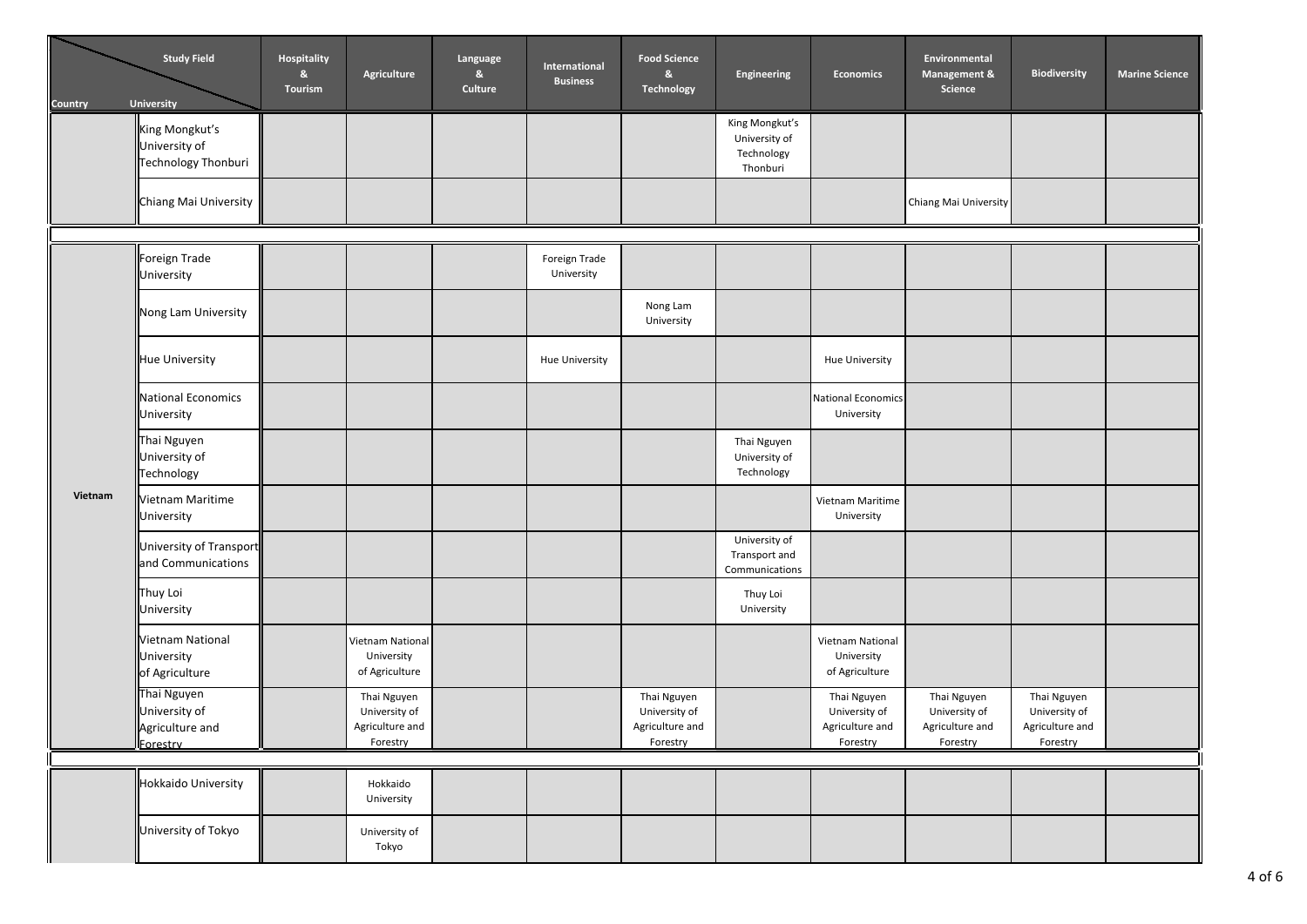| <b>Country</b> | <b>Study Field</b><br><b>University</b>              | Hospitality<br>&<br>Tourism         | Agriculture                                          | Language<br>$\mathbf{g}_\mathrm{t}$<br>Culture       | International<br><b>Business</b> | <b>Food Science</b><br>&<br>Technology               | Engineering                                          | <b>Economics</b>          | Environmental<br>Management &<br>Science | <b>Biodiversity</b>      | <b>Marine Science</b>    |
|----------------|------------------------------------------------------|-------------------------------------|------------------------------------------------------|------------------------------------------------------|----------------------------------|------------------------------------------------------|------------------------------------------------------|---------------------------|------------------------------------------|--------------------------|--------------------------|
|                | Rakuno Gakuen<br>University                          |                                     | Rakuno Gakuen<br>University                          |                                                      |                                  |                                                      |                                                      |                           |                                          |                          |                          |
|                | University of Tsukuba                                | University of<br>Tsukuba            | University of<br>Tsukuba                             | University of<br>Tsukuba                             | University of<br>Tsukuba         | University of<br>Tsukuba                             | University of<br>Tsukuba                             | University of<br>Tsukuba  | University of Tsukuba                    | University of<br>Tsukuba | University of<br>Tsukuba |
| Japan          | Tokyo University of<br>Agriculture and<br>Technology |                                     | Tokyo University<br>of Agriculture<br>and Technology |                                                      |                                  | Tokyo University of<br>Agriculture and<br>Technology | Tokyo University of<br>Agriculture and<br>Technology |                           |                                          |                          |                          |
|                | Ibaraki University                                   |                                     | Ibaraki University                                   |                                                      |                                  |                                                      |                                                      |                           | Ibaraki University                       |                          |                          |
|                | Tokyo Metropolitan<br>University                     | Tokyo<br>Metropolitan<br>University |                                                      |                                                      |                                  |                                                      |                                                      |                           |                                          |                          |                          |
|                | Hiroshima University                                 |                                     |                                                      | Hiroshima<br>University                              |                                  | Hiroshima<br>University                              | Hiroshima<br>University                              | Hiroshima<br>University   |                                          |                          |                          |
|                | Sophia University                                    |                                     |                                                      | Sophia University                                    |                                  |                                                      | Sophia University                                    |                           |                                          |                          |                          |
|                | <b>Waseda University</b>                             |                                     |                                                      | Waseda University                                    | Waseda University                |                                                      |                                                      | Waseda University         |                                          |                          |                          |
|                | Ritsumeikan University                               | Ritsumeikan<br>University           |                                                      | Ritsumeikan<br>University                            | Ritsumeikan<br>University        |                                                      | Ritsumeikan<br>University                            | Ritsumeikan<br>University |                                          |                          |                          |
|                |                                                      | Catholic                            |                                                      |                                                      |                                  |                                                      |                                                      |                           |                                          |                          |                          |
|                | Catholic University of<br>Daegu                      | University of<br>Daegu              |                                                      |                                                      |                                  |                                                      |                                                      |                           |                                          |                          |                          |
|                | Chonnam National<br>University                       |                                     |                                                      |                                                      |                                  |                                                      | Chonnam National<br>University                       |                           |                                          |                          |                          |
|                | Hannam University                                    |                                     |                                                      |                                                      | Hannam University                |                                                      |                                                      |                           |                                          |                          |                          |
|                | Kangwon National<br>University                       |                                     |                                                      |                                                      | Kangwon National<br>University   |                                                      |                                                      |                           |                                          |                          |                          |
|                | <b>Busan University of</b><br><b>Foreign Studies</b> |                                     |                                                      | <b>Busan University of</b><br><b>Foreign Studies</b> |                                  |                                                      |                                                      |                           |                                          |                          |                          |
| Korea          | Dongguk University<br>(Gyeongju Campus)              | University<br>(Gyeonju<br>Campus)   |                                                      |                                                      |                                  |                                                      |                                                      |                           |                                          |                          |                          |